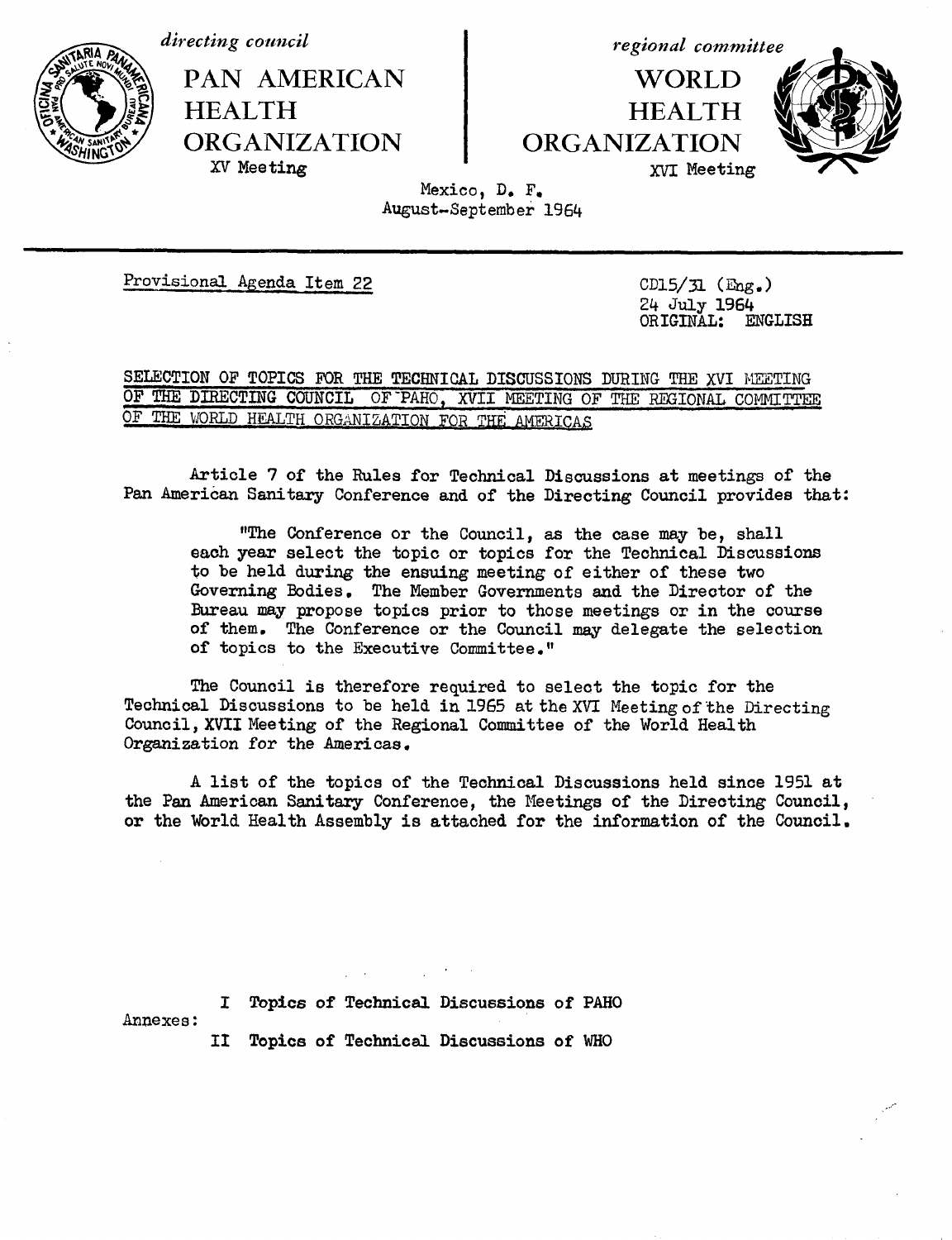## TOPICS OF TECHNICAL DISCUSSIONS

# Pan American Health Organization

1953 - Directing Council

Nutrition Programs in Public Health Services 1954 - Pan American Sanitary Conference-

- 1. Methods of Improving the Reliability of Raw Statistical Data Required for Health Programs
- 2. Control of.Infant Diarrheas in the Light of Recent Scientific Progress
	- 3. Application of Health Education Methods in.Rural Areas in Latin America

1955 - Directing Council ...

- 1, Methods of Improving the Education of Public Health Personnel
- 2. Medical Care in Rural Areas
- 1956 Directing Council

Methods for the Preparation of National Public Health Plans

 $\label{eq:2.1} \mathcal{N}=\mathbf{S}_{11}+\mathcal{D}=\mathcal{N}=\mathcal{N}=\{\mathbf{g},\mathbf{g},\mathbf{g},\mathbf{g},\mathbf{g},\mathbf{g},\mathbf{g},\mathbf{g},\mathbf{g},\mathbf{g},\mathbf{g},\mathbf{g},\mathbf{g},\mathbf{g},\mathbf{g},\mathbf{g},\mathbf{g},\mathbf{g},\mathbf{g},\mathbf{g},\mathbf{g},\mathbf{g},\mathbf{g},\mathbf{g},\mathbf{g},\mathbf{g},\mathbf{g},\mathbf{g},\mathbf{g},\mathbf$ 

 $\label{eq:2.1} \mathcal{L}^{(1)}(x) = \mathcal{L}^{(1)}(x) = \mathcal{L}^{(1)}(x) = \mathcal{L}^{(1)}(x) = \mathcal{L}^{(1)}(x)$ 

1957 - Directing Council

Bases and Methods for the Evaluation of Health Programs

1958 - Pan American Sanitary Conference

The Prevention of Accidents in Childhood

1959 - Directing Council

Technical, Financial and Administrative Aspects of Water Supply in the Urban Environment in the Americas

1960 - Directing Council

Technical, Administrative, Legal, and Financial Aspects of Garbage and Refuse Disposal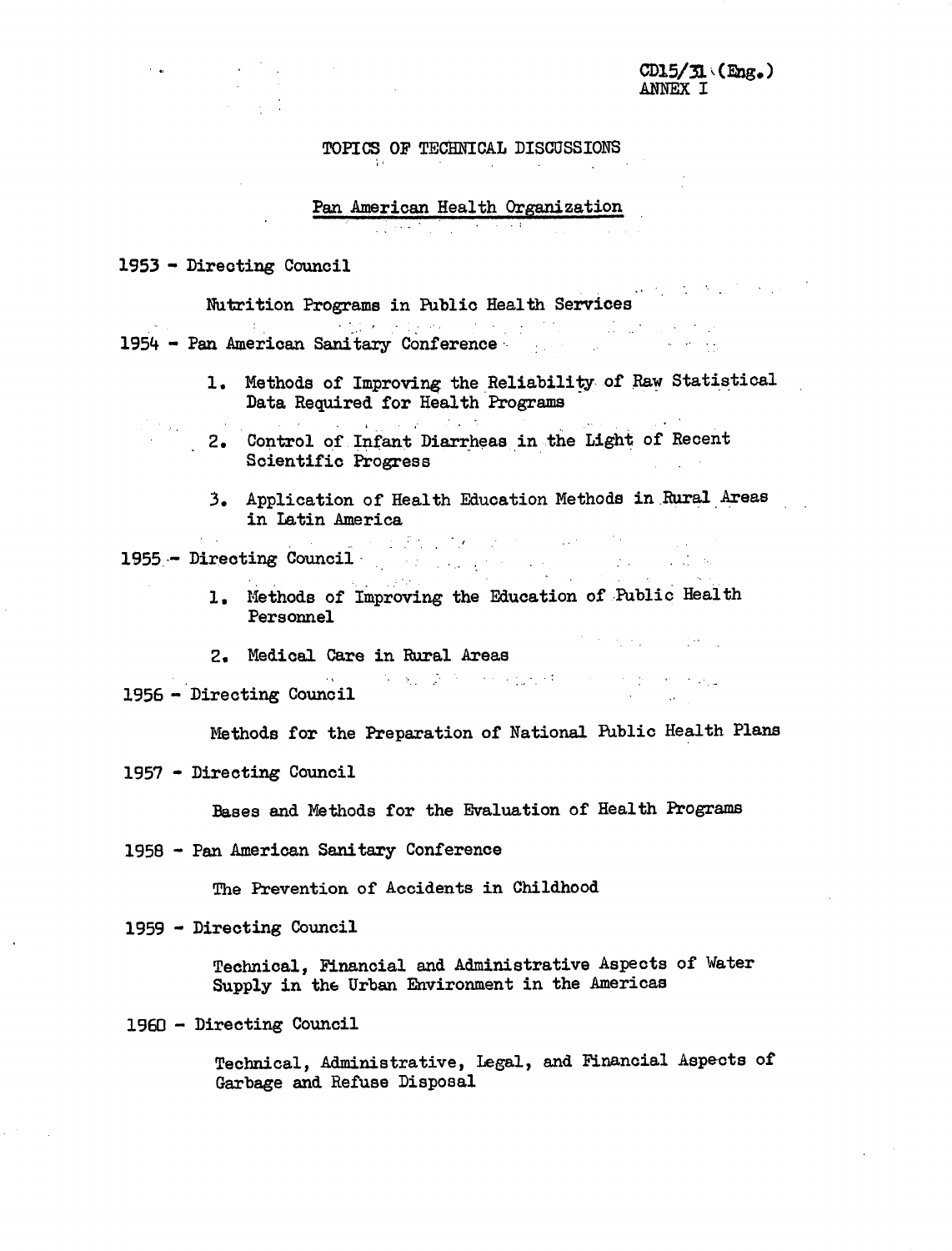### TOPICS OF TECHNICAL DISCUSSIONS

#### Pan American Health Organization (Cont.)

1961 - Directing Council

 $\frac{1}{2} \frac{1}{2} \frac{1}{2} \frac{1}{2} \frac{1}{2}$ 

Methods of Evaluation of the Contribution of Health Programs to Economic Development

1962 - Pan American Sanitary Conference

The Present Status of Medical Care in the Americas in Relation to its Incorporation as a Basic Service in Integrated Health Programs

1963 - Directing Council

Ideas for the Formulation of a Plan for the Control of Gastrointestinal Diseases, Including Environmental Sanitation Measures, Epidemiology, Health Education, and Early Diagnosis and Treatment.

1964 - Directing Council

Tuberculosis Eradication: A Task for Present Planning and Future Action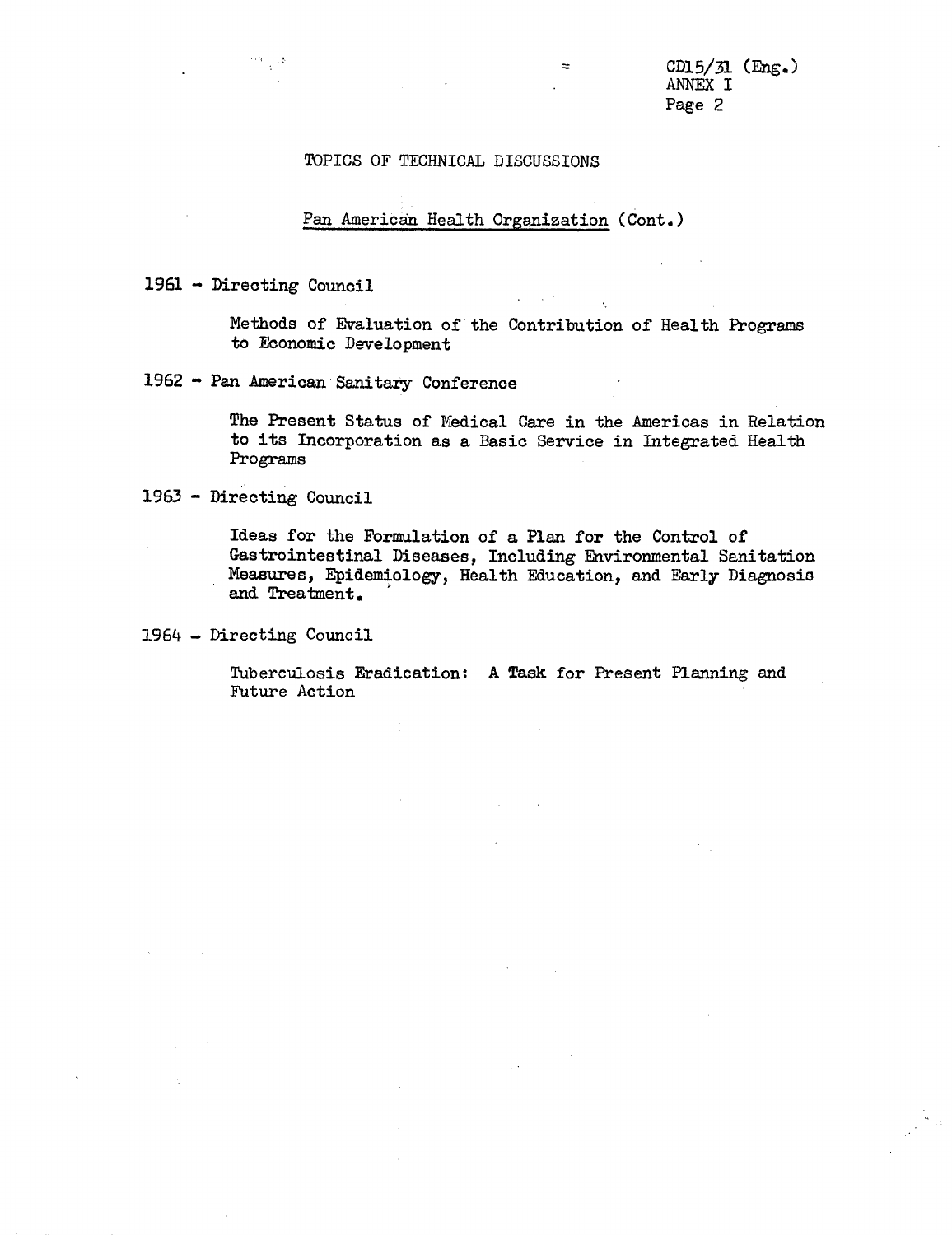$CD15/J1$  (Eng.) ANNEX II

### TOPICS OF TECHNICAL DISCUSSIONS

#### World Health Organization

1951 - The Education and Training of Medical and Public Health Personnel

- 1952 a) The Economic Value of Preventive Medicine
	- b) The Methodology of Health Promotion of Local Areas
- 1953 Methods of Applying Modern Health Techniques of a Preventive and Curative Nature to give the Most Effective and Economical Results on a Long-term Program in Relation to the Following Communicable Diseases: (a) Tuberculosis, (b) Syphilis, (c) Typhoid Group of Fevers
- 1954 Public Health Problems in Rural Areas
- 1955 Public Health Problems in Rural Areas
- 1956 The Role of Nurses
- 1957 The Role of the Hospital in the Public Health Programme
- 1958 -
- 1959 Health Education of the Public
- 1960 The Role of Immunization in Communicable Disease Control
- 1961 Recent Advances in Tuberculosis Control
- 1962 Mental Health Programmes in Public Health Planning
- 1963 Education and Training of the Physician for the Preventive and Social Aspects of Clinical Practice
- 1964 The Influence of Community Water Supply Programmes on Health and Social Progress

1965 - Health Planning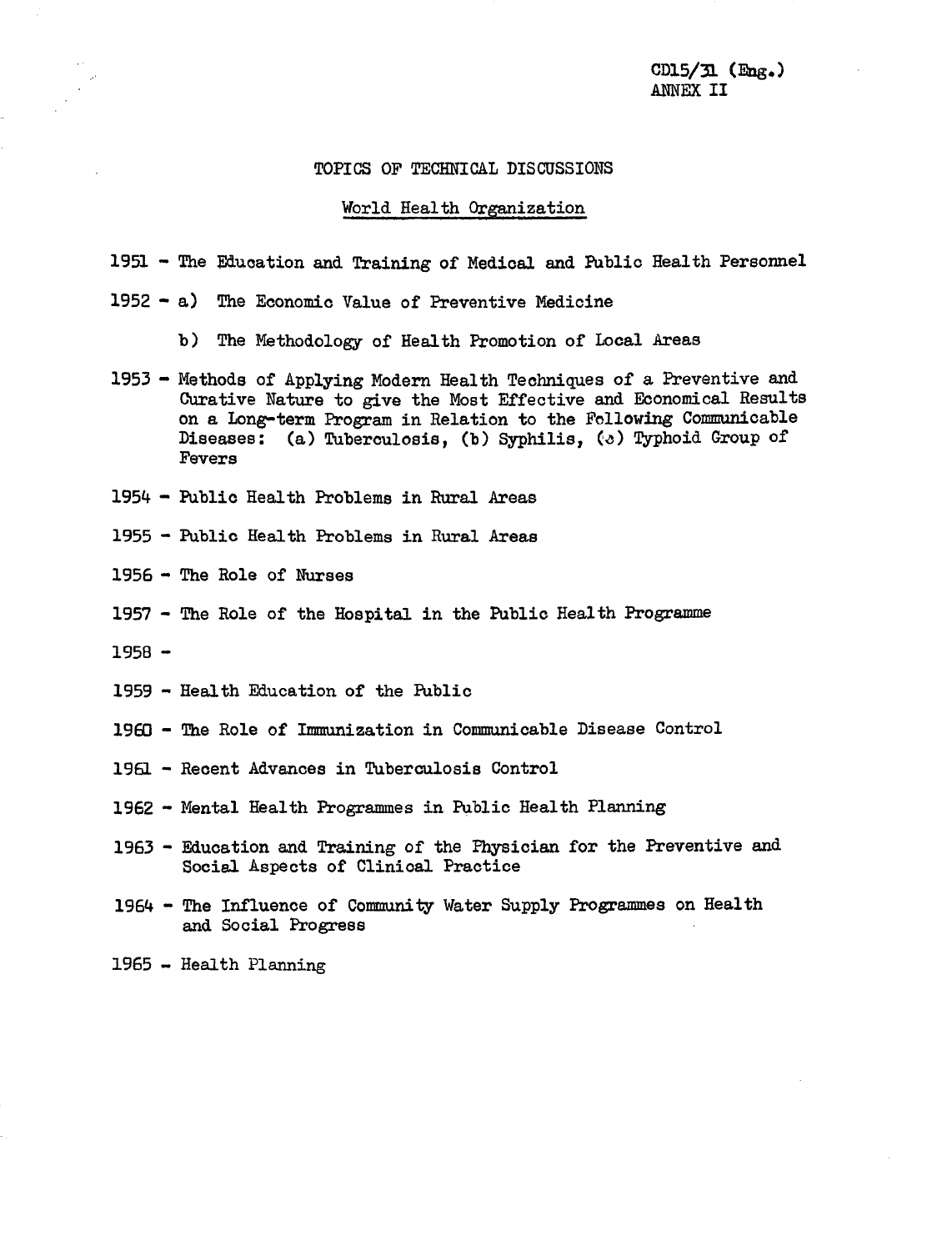

*directing council*

XV Meeting

**PAN AMERICAN HEALTH ORGANIZATION**

*regional committee*

### **WORLD HEALTH** ORGANIZATION



XVI **Meeting**

Mexico, D. F. August-September 1964

Provisional Agenda Item 22 CD15/31 (Eng.)

ADDENDUM I 27 July 1964<br>ORIGINAL: SPANISH ORIGINAL:

SELECTION OF TOPICS FOR THE TECHNICAL DISCUSSIONS DURING THE XVI MEETING OF THE DIRECTING COUNCIL OF PAHO, XVII MEETING OF THE REGIONAL COMMITTEE OF THE WORLD HEALTH ORGANIZATION FOR THE AMERICAS

Topics suggested by the Government of Mexico

1. Research in national health programs.

2. Rural community organization in nutrition and water supply programs.